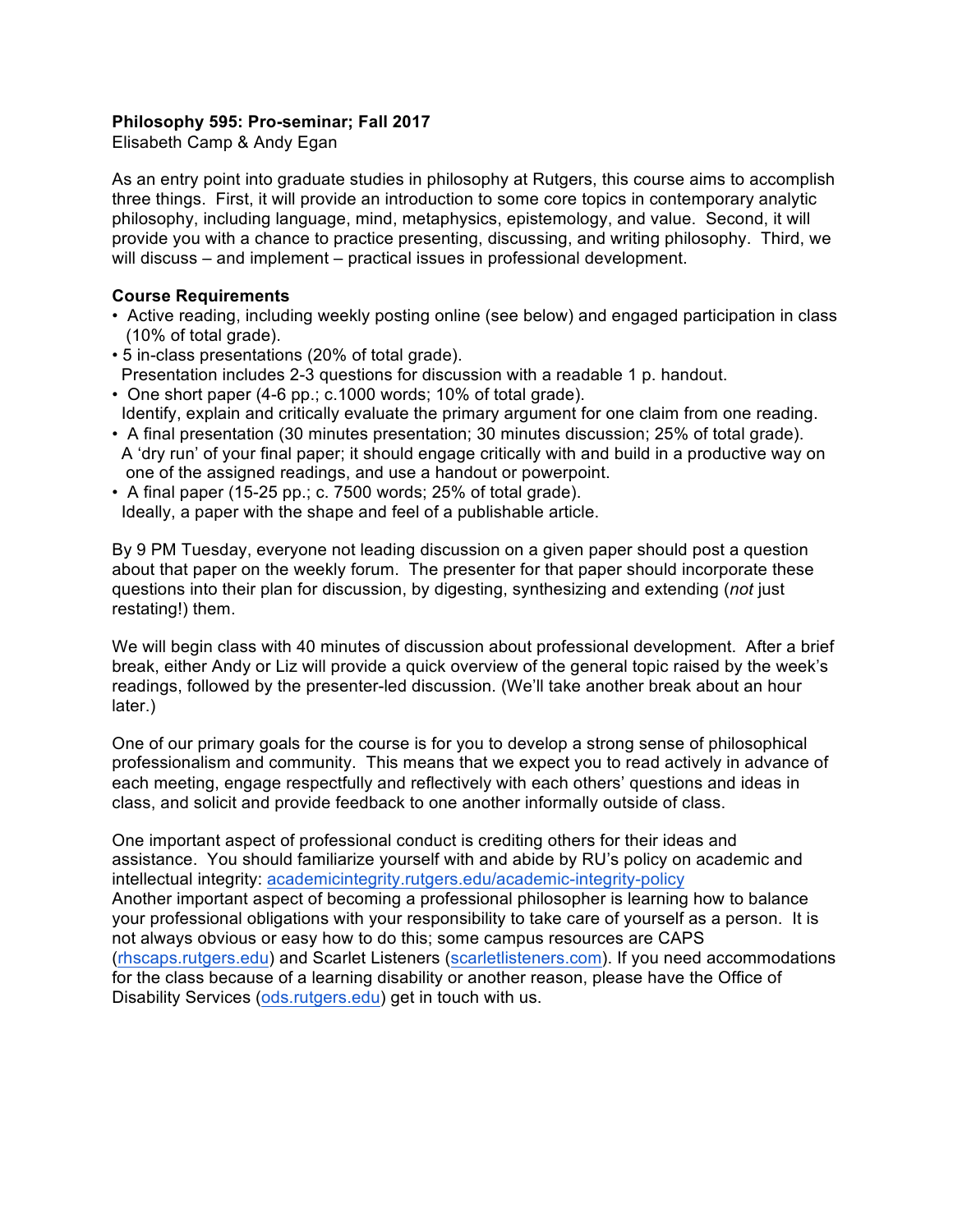#### **Schedule and Readings**

As with all things in life, our schedule is provisional. All readings are available on the Sakai course website.

### **Sep 7 Introduction**

*Expectations and Strategies for Getting a PhD* 

### **Language(s), Analysis, and Metaphysics**

## **Sep 14 (EC)**

*Cultivating Colleagues, Mentors, and Advisors* Frege "On Sense and Reference", "Function and Concept" [Caley] Russell: "On Denoting" [Zach]

### **Sep 21 (AE)**

*Participating in Seminars and Colloquia* Carnap: "Empiricism, Semantics, and Ontology" [Danny] Thomasson: "Answerable and Unanswerable Questions" [Savannah]

### **Sep 28 (EC)**

*Delivering Presentations* Grice: "Logic and Conversation" [Caley] Stalnaker: "Assertion" [Zach]

## **Oct 5 (EC)**

*How to Go to Conferences* Lewis: "Scorekeeping in a Language Game" [Danny] Roberts: "Context in Dynamic Interpretation" [Caley]

# **Oct 12 (AE)**

*Commenting at Conferences* Lewis: "Languages and Language" [Dee] Millikan: "Language Conventions Made Simple" [Caley]

#### **Oct 19 (AE)**

*Chairing Sessions* Russell: "The World of Universals" [Zach] Lewis: "New Work for a Theory of Universals" [Savannah]

## **Oct 26 (AE)**

*Writing a Publishable Paper* Thomson: "The Statue and the Clay" [Savannah] Lewis: "Many But Almost One" [Dee]

### **Epistemology, Mind, and Value**

## **Nov 2 (EC)**

*How Philosophy Gets Published* Moore: "A Defense of Common Sense" [Danny] Neta: "S knows that p" [Zach]